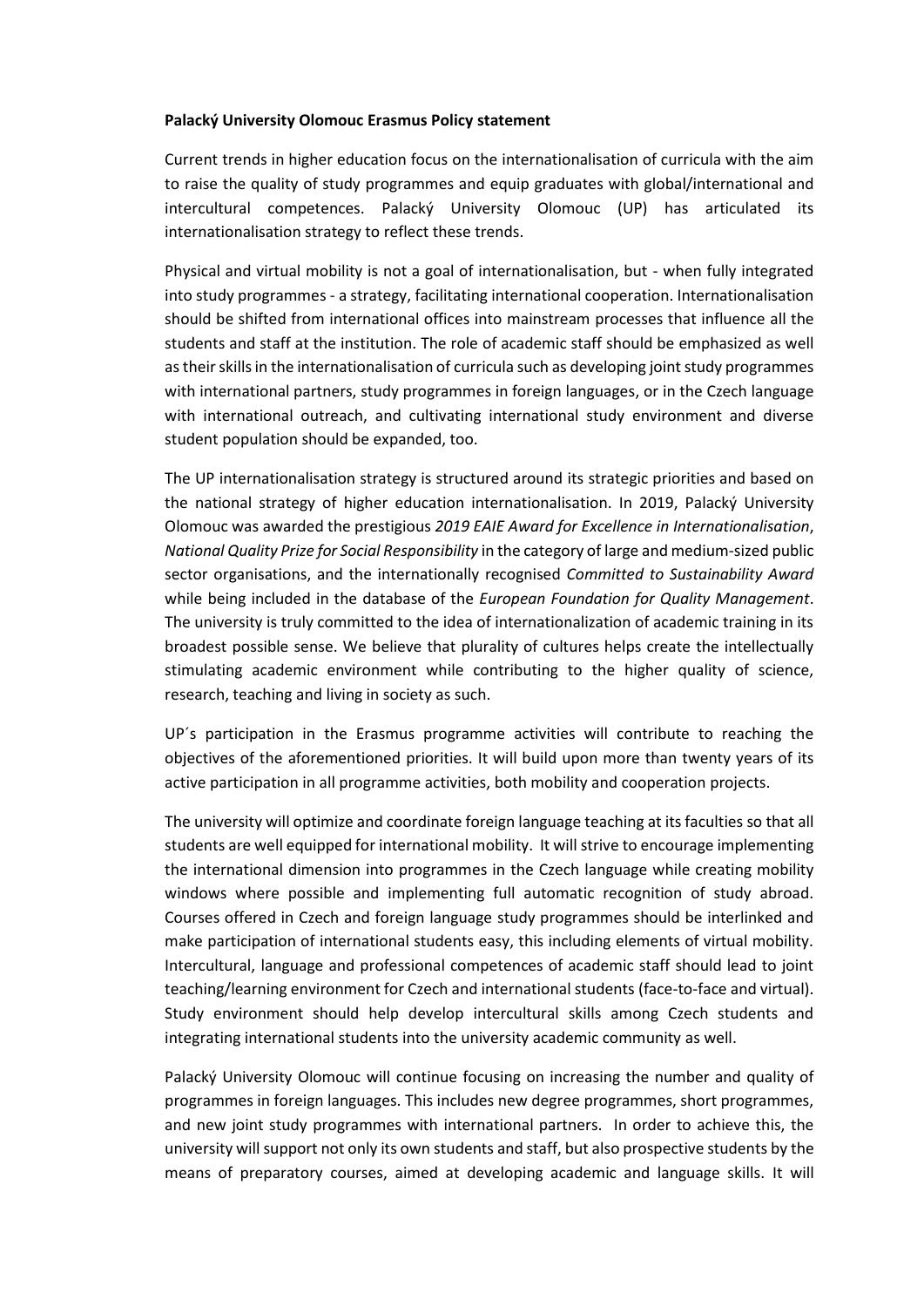continuously monitor and evaluate the quality of existing programmes and create a consistent marketing and recruitment strategy to promote study programmes, student life, university environment and the City of Olomouc as a student/university city.

The university will support the innovation of doctoral study programmes by strengthening language and intercultural skills of students, creating funding opportunities for international doctoral students and for international mobility of its own doctoral students at universities and research institutions.

UP has joined the AURORA University Network and it is ready to play an active role in this European consortium. This should bring more opportunities for international mobility, maximising societal impact of research, strengthening diversity and inclusion, and using student engagement to drive innovation in teaching and learning.

The university has been developing strategic partnerships in other regions as well, with special focus on Asia, Middle East, Canada, and Latin America. The participation in Erasmus (international credit mobility, capacity building projects, EM joint study programmes) will support these efforts and enable to identify and initiate activities that will develop new skills and mind-sets across universities and regions.

As mentioned before, the university plays an important role in implementing SDG principles within its own academic community and within the city and region. International students and staff should be actively involved in these activities. Student and staff mobility will help promote European values and raise European and international awareness among general public. Through the involvement in international study programmes and cooperation projects, the university will support the development of educational, research and humanitarian activities in selected regions of the world.

Following the existing trends and international strategy priorities, the university will aim to integrate international learning and training mobility into all study programmes. The university will ensure that its international activities are open to students of all programmes including part-time and distance learners, students from underrepresented groups and learners with fewer opportunities for mobility.

It will strive to provide transparent information on international educational opportunities, as well as tailored guidance to ensure informed study choices.

In order to further develop the quality and relevance of its study programmes, the university will support international staff exchanges as means for academic and other staff continuous professional development and exchange of knowledge that will influence learning environment, bring new teaching and research methods into curricula, and foster employability and entrepreneurship among students.

The university will develop high quality and relevant doctoral training programmes that will increase global employability of its graduates and at the same time attract international candidates. It will further develop existing research centres with focus on international research teams and exchange of researchers, especially in the early stages of their career paths.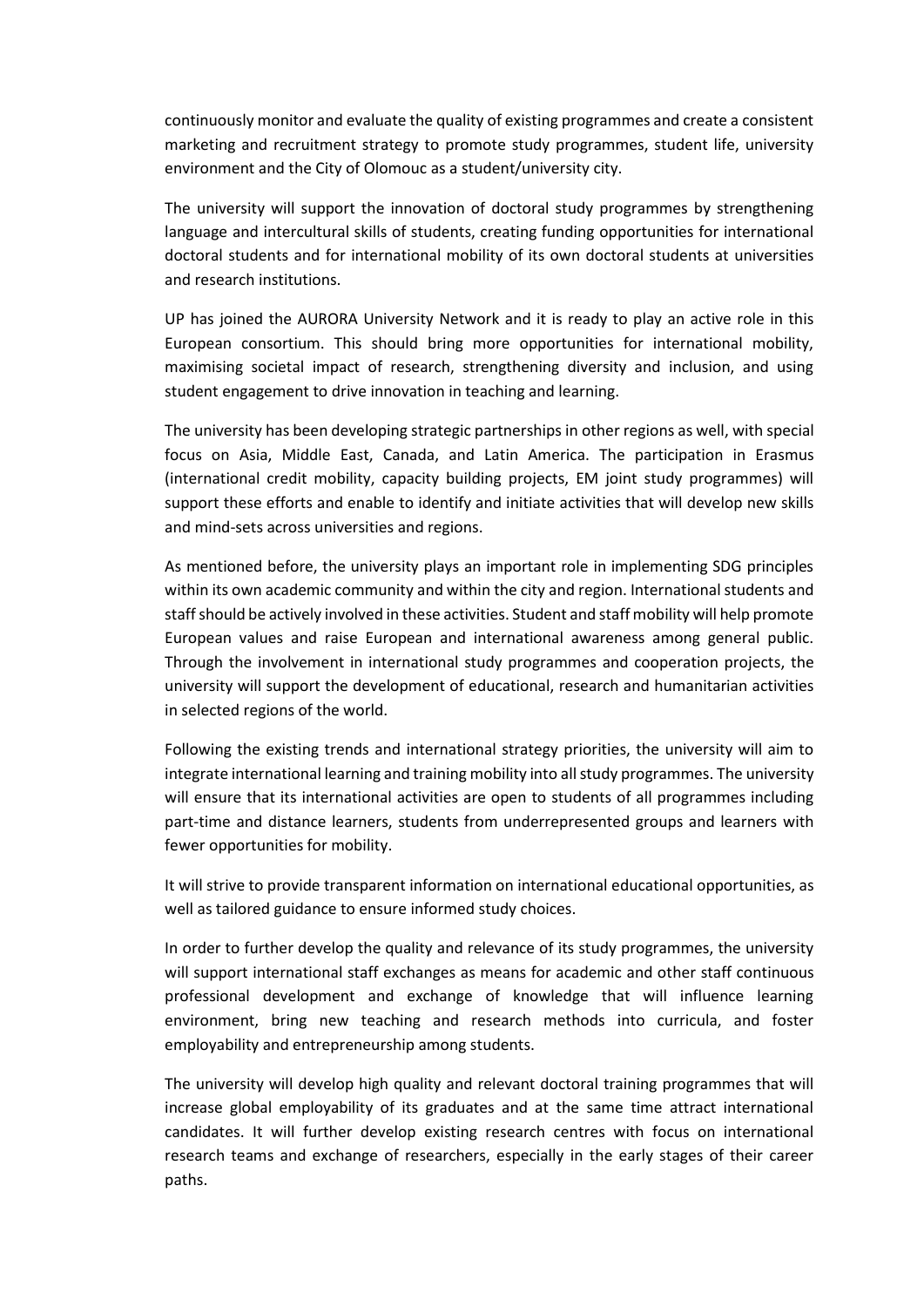The university will consistently use ECTS and the Diploma Supplement as effective tools for efficient recognition of credits gained abroad.

To achieve the goals of its general and international strategy, the university wishes to increase its participation in international cooperation programmes of education and training. These programmes should include the development of strategic partnerships with educational institutions of high profile, development of joint study and training programmes with European and international partners, establishing knowledge alliances with research institutions and enterprises in research priority areas, and capacity building projects with neighbouring and third countries.

The university will search and develop partnerships that will add to the educational and knowledge profile of the university in the international context. UP already has a number of long-standing partners, including outside of Europe, with which it should explore broadening and deepening its partnerships, thus creating strategic partnerships for mutual benefit. Based on already existing links with European and international institutions, the university will focus on identifying suitable cooperation programmes in its priority areas, as mentioned earlier. Participation in any of the cooperation projects will be carefully prepared with respect to its impact on Palacký University Olomouc and partner institutions future development and modernisation. As part of this preparation, project specific support measures will be identified at institutional and departmental level.

The university will ensure that projects are sustainable, balanced and relevant to the institutional capacity. It will ensure the visibility of project activities and results through all available means with special attention to possible spin-offs and future exploitation of results.

In order to support its international activities, the university will seek to develop more effective and flexible ways of identifying and using alternative sources of funding and co-funding of projects. It will focus its international efforts on faculties and departments individual strengths, support the diversity of strategic choices in international activities and develop internationally recognised centres of excellence.

It will further modernise its human resource management to ensure continuing professional development of international and cross-cultural skills and capacities of the academic and administrative staff.

Palacký University Olomouc plans to maintain and further expand its network of partnerships for student and staff mobility, within and outside Europe, with the aim to provide students and staff with diverse opportunities in relation to study and geographic areas and language preferences.

The university wishes to provide all its students with the opportunity to include a period of study abroad in their study programme. Such a period has become the integral part of all Ph.D. study programmes. Study programmes in the first and second cycle should include a mobility window, where possible. Alternatively, students should be offered such arrangements during their study that will allow them to spend at least one semester abroad. This should include blended mobility opportunities and virtual mobility elements. In order to facilitate student